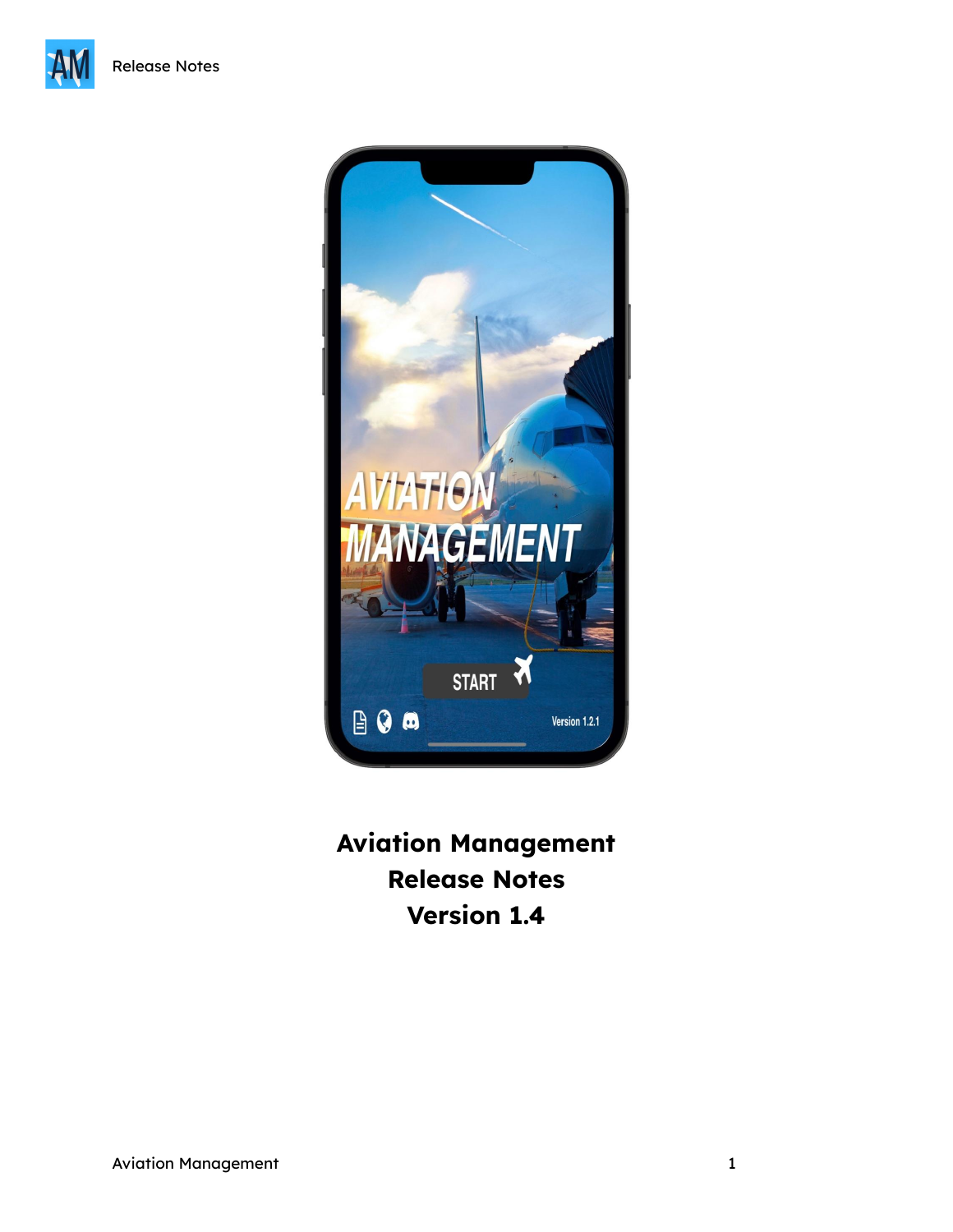

# **About Version 1.4**

Aviation Management Version 1.4 is out for all users! This version is going to be the basis for future features. In this release note, you will get to see multiple features that are revamped and improved thanks to our brand new Game Engine.

Apart from major performance boost and update, we have also built in a new Flight Management feature that will bring in new functionality and options for airlines aspiring to run a hybrid or Low Cost Carrier Airline. This will be the first step to something great coming into Aviation Management. With the all new Flight Management you will be able to charge your passengers baggage fees, In Flight Catering and sell your advertising spaces.

OurCodeLab is committed to ensuring that our Airline Simulator, Aviation Management is realistic and easy for new aviators to play. We are deeply committed to ensuring that you will have the best gameplay and experience when you are managing your very own virtual airlines.

Should you have any concerns regarding Aviation Management, you can drop us an email at [hello@ourcodelab.com](mailto:hello@ourcodelab.com) and the team will be happy to receive your feedback.

Best Regards, OCL Dev Team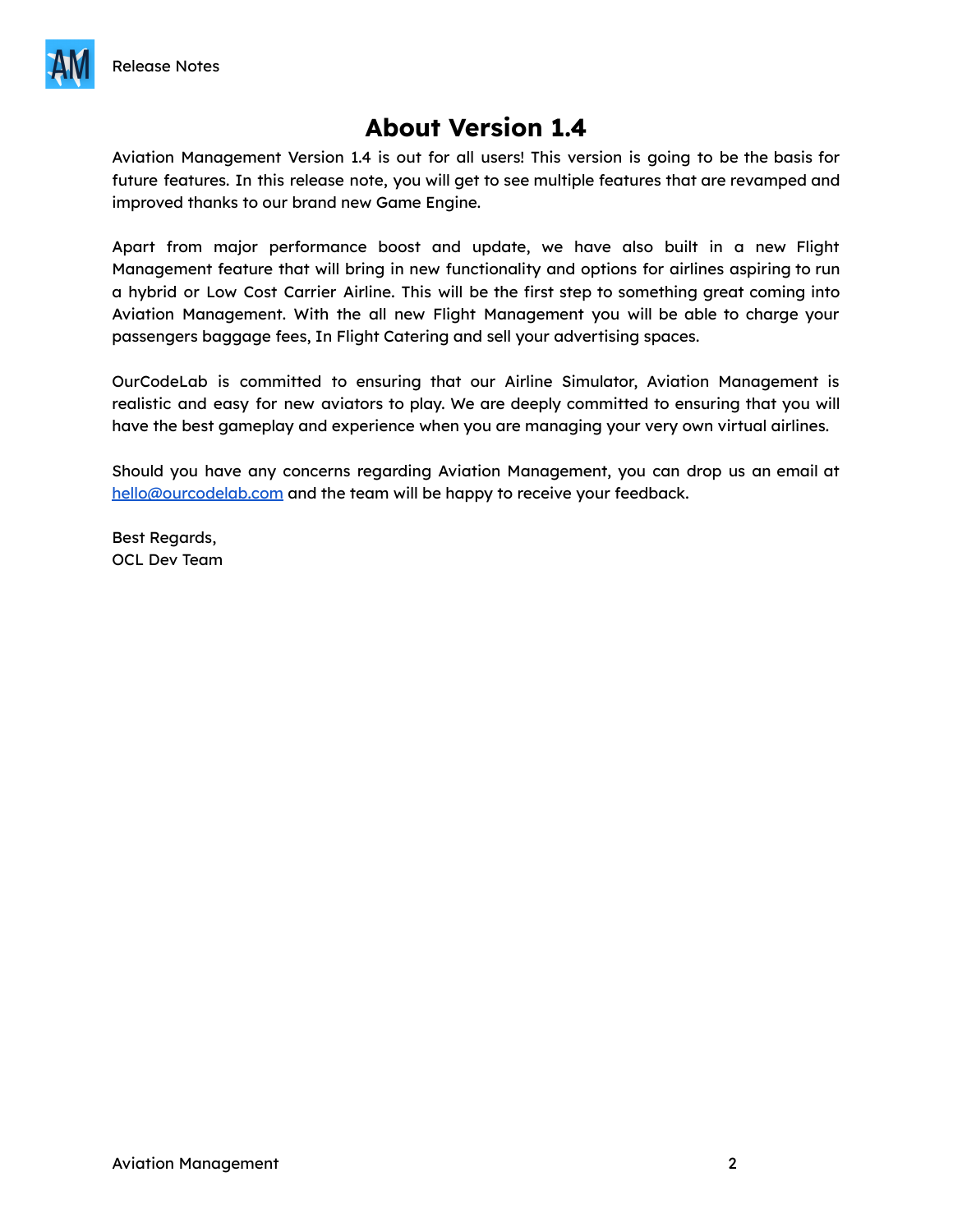## **New Features**

### **Brand New Game Engine**

Aviation Management is all about bringing the realism of managing an airline into play. We have made it simple to manage your airline and build your fleet. Unlike traditional airline games, we are really committed to having a realistic airline simulator that will give you, our user, a whole new range of options and functionality to bring your dream airline into a reality.

This game was first developed in 2017 and it was released in 2020. There are a lot of features that have been developed since then. As such, our old game engine was slowing down many of our features which limits the number of features we can add to this game. The old algorithm limits our ability to scale the game in which our user will see a drop in performance.

It is time for a new Game Engine that is flexible and efficient to run Aviation Management. This new Game Engine is able to do much more efficient calculation and run complex tasks like calculating Flight Revenue, Sector Demand and Network KPIs. This has drastically reduced the time needed to calculate the Financial Report for that Month as well.

During beta testing, users have reportedly commented that the crashes during turnover are fixed. As such, we will be releasing this new game engine which brings in realism and flexibility for our future products. Users will expect a change in Profit and revenue for their turnover as we have updated the demand and supply calculation as well.

### **Flight Management System**

In version 1.3, we have announced that Aviation Management will be releasing sets of features that will introduce ancillary revenue into Aviation Management. Apart from that, we will be working on features that are used on and relied on in the industry to help manage airline's business models. For example, in the industry, there are 3 types of airline business models: Full Service Carriers, Hybrid Carriers and Low Cost Carriers. Certain airlines banked on various revenue streams. For example, Full Service Carriers are more service centric whereas Low Cost Carriers earn majority of their income from Ancillary revenue.

Flight Revenue now gives the flexibility and options for users to control very minor details of the game. With this, Flight Management will allow users to control Baggage Handling Allowance and fees, it will allow airlines to charge their customers for their In Flight Meals and it will also give airlines the flexibility to sell advertising spaces to advertisers. Having said all these, airlines can control these parameters up to 5 Cabin Classes.

With Pricing Management, Flight Management will bring brand new flexibility and playability to Aviation Management. Lastly, Based on the user's choice in Pricing Management and Flight Management, and among many other things such as service provided and marketing, it will affect the demand and supply algorithm built into Version 1.4. This brings in a whole new level of realism into Aviation Management.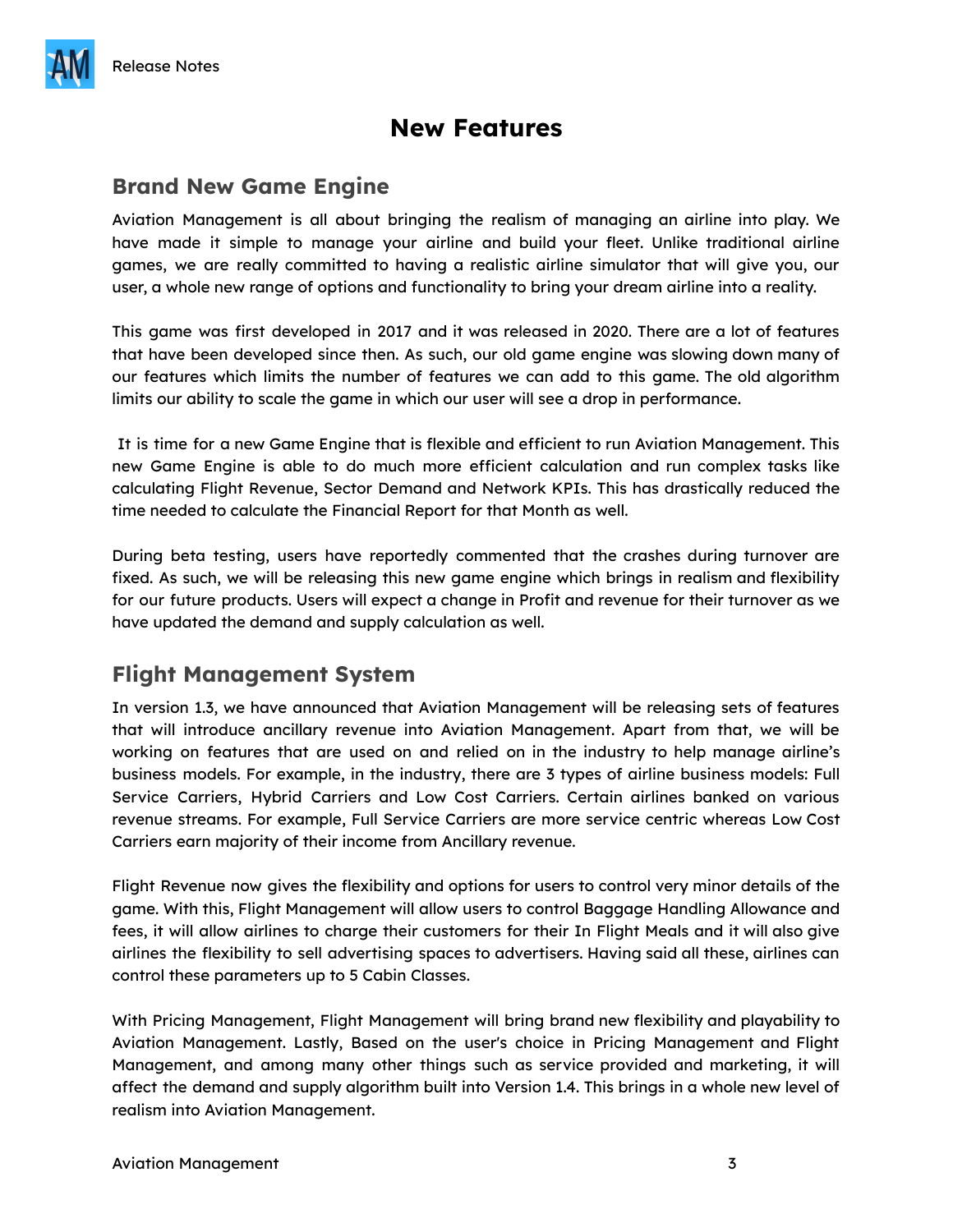# **Bug Fixes and Patches**

#### **Turnover Performance**

Users can now expect to have smooth game transitions during turnover. The bug that has been crashing most of the user's game is fixed thanks to the new game engine.

### **Slow Loading Time**

Our brand new Game Engine will now also compute multiple things within the system. Now, Financial Data, Network KPIs will load immediately.

## **Bugs Known**

#### **Perform Maintenance**

There is a bug when you schedule for your maintenance, aircraft will not be available during the maintenance period. However, some users are able to use their aircraft despite having it scheduled for maintenance. The team is looking into this issue.

#### **Staff Bug**

In staff, employees will not change and it will cause a minor dispute in the Financial Report. This will not affect the game playability. We are looking into the issue as well.

## **Future Plans**

#### **Ancillary Revenue Coming**

Ancillary revenue will be the next step Aviation Management is taking. It will introduce a whole new era of the Low-Cost Carrier Business Model and Hybrid Business Model. With Version 1.4, this brings us a step closer to having Low-Cost Carriers on board. We are very committed in having an Airline Simulator that fits all categories. With Version 1.4, we have brought in Baggage Allowance and Fees, Selling of Advertising spaces and In-Flight Meal Cost.

#### **Detailed Revenue Stream**

When Aviation Management first started, we just had regular ticket sales for the airline's revenue. Now, with the inclusion of multiple revenue streams, Aviation Management will also need to reflect that on financial reports.